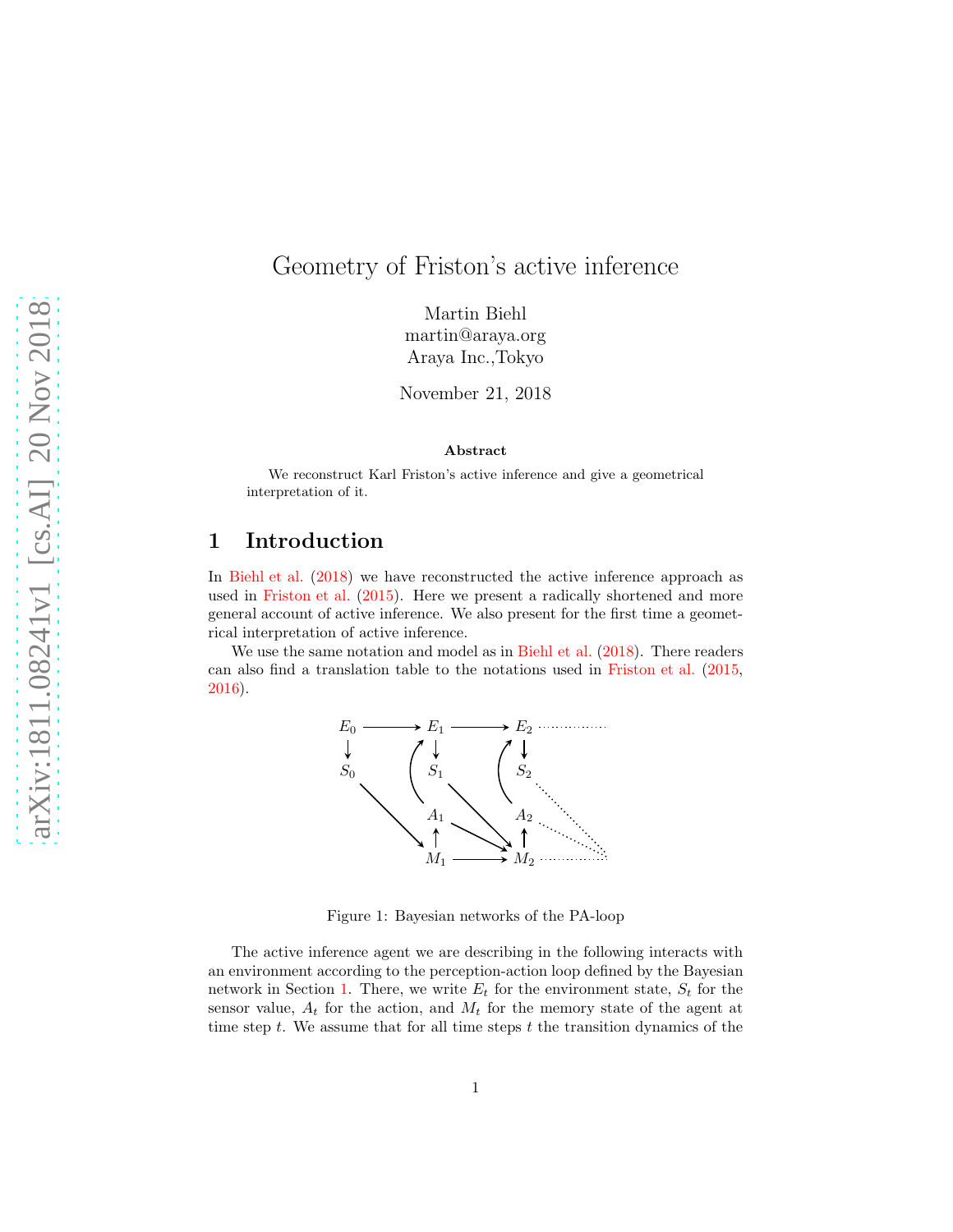

Figure 2: Bayesian network of the generative model.

environment  $p(e_{t+1}|a_{t+1}, e_t)$  and the dynamics of the sensors  $p(s_t|e_t)$  are timehomogenous and fixed. We further assume that the agent has perfect memory, i.e. at all times  $m_t := sa_{\prec t}$ .

The difference to the setup of reinforcement learning for partially observable Markov decision problems is that there is no explicit reward signal. Instead the agent uses a motivation functional  $\mathfrak{M}$  which evaluates the agent's current beliefs about the consequences of actions (see Section [3\)](#page-3-0). A standard reward signal  $R_t$ can easily be added as an additional sensor value by letting  $S_t \rightarrow (S_t, R_t)$ .

With the environment, sensor, and memory dynamics fixed it remains to specify the action generation mechanism  $p(a_t|m_t)$ . We first describe this in two separate steps, inference and action selection, that can be performed one after the other. Then we show how active inference combines the two steps in one optimization procedure. On the way we also define motivation functionals.

Action generation in more detail: The agent employs a parameterized model in order to predict the consequences of its actions. At each time step it receives a new sensor value in response to an action and updates its model by conditioning on the new memory state. Additionally conditioning on the various possible future actions (or policies) results in a conditional probability distribution which we call the active posterior. The active posterior represents the agent's beliefs about the consequences (for future sensors, latent variables, and internal parameters) of its actions. Obtaining the active posteriors is referred to as the inference step. Subsequently, the agent constructs (using softmax) a probability distribution over future actions by assigning high probability to those actions whose entries in the active posterior achieve high values when plugged into the motivation functional (e.g. expected future reward if there is an explicit one). This results in the what we call the induced policy. Obtaining the latter is referred to as the action selection step. Afterwards the agent can simply sample from this induced policy to generate actions.

In active inference, both inference and action selection are turned into optimization problems and then combined in a multiobjective optimization. The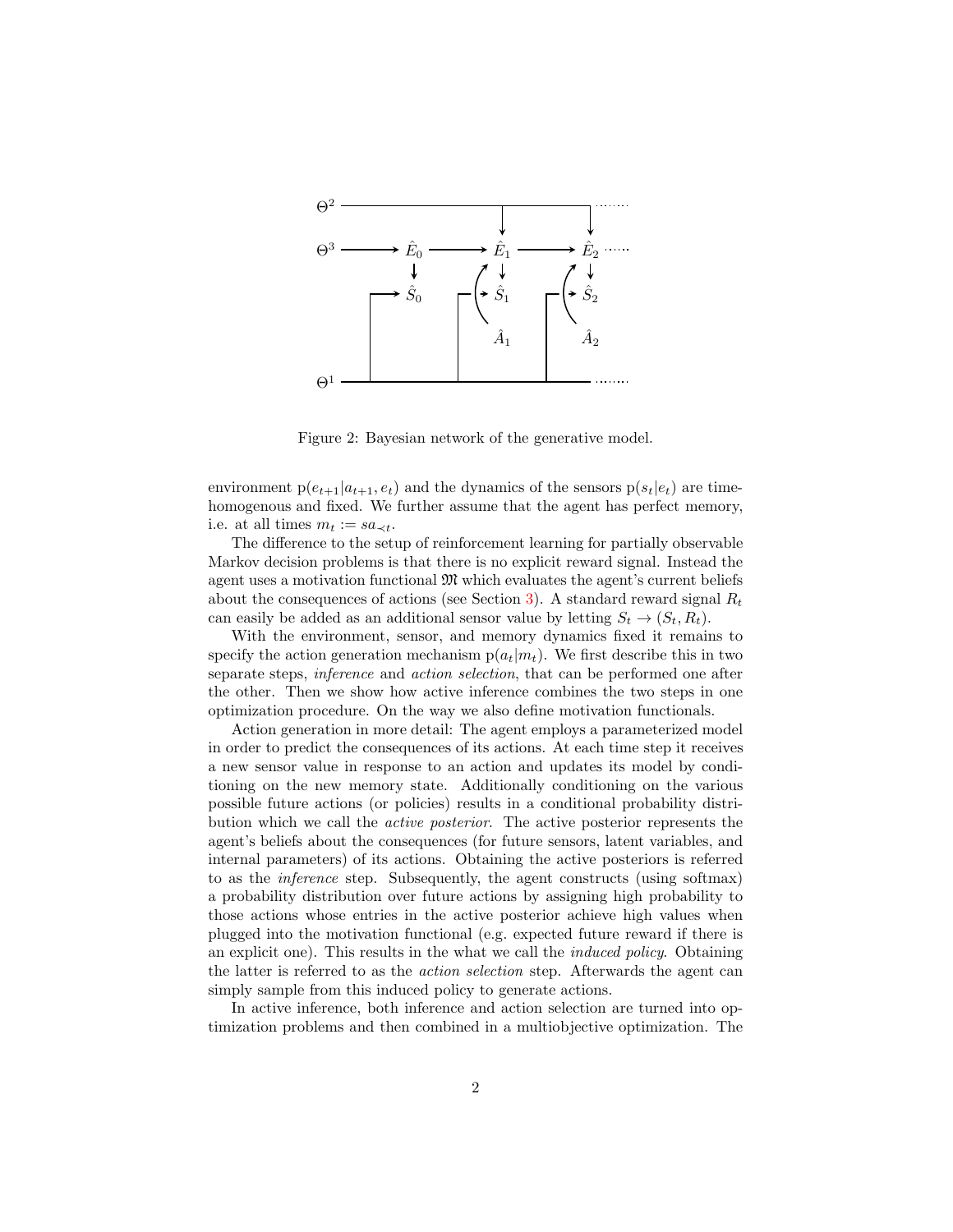inference step can be turned into an optimization using variational inference (see e.g. [Bishop,](#page-5-3) [2011;](#page-5-3) [Blei et al.](#page-5-4), [2017\)](#page-5-4). Variational inference introduces a variational version of the active posterior. Since the variational active posterior generally differs from the original/true active posterior it leads to a, generally different, variational induced policy. Action selection is then formulated as an optimization by introducing an additional (third) policy whose divergence from the variational induced policy is to be minimized. Active inference then optimizes a sum of the respective objective functions and afterwards the agent can sample from the third policy. With a bit of notational trickery this can be written in the form Friston uses, which looks similar to a variational free energy (or evidence lower bound).

### 2 Inference

The agent performs inference on the generative model given by the Bayesian network in Section [1.](#page-0-1) The variables that model variables occurring outside of  $p(a|m)$  in the perception-action loop (Section [1\)](#page-0-0), are denoted as hatted versions of their counterparts. To clearly distinguish the probabilities defined by the generative model from the true dynamics, we use the symbol q instead of p. Here,  $\theta^1, \theta^2, \theta^3$  are the parameters of the model. To save space, write  $\theta :=$  $(\theta^1, \theta^2, \theta^3).$ 

The last modelled time step  $\hat{T}$  can be chosen as  $\hat{T} = T$  (T is the final step of the PA-loop), but it is also possible to always set it to  $\hat{T} = t + n$ , in which case n specifies a future time horizon from current time step t.

Active posterior At time t the agent plugs its experience  $sa_{\prec t}$  into its generative model by setting  $\hat{A}_{\tau} = a_{\tau}$ , for  $\tau < t$  and  $\hat{S}_{\tau} = s_{\tau}$ , for  $\tau < t$  and conditioning on these. The consequences of future actions can be obtained by additionally conditioning on each possible future action sequence  $\hat{a}_{t,\hat{T}}$ . This leads to the conditional probability distribution that we call the active posterior (the experience  $sa_{\prec t}$  is considered fixed):

$$
q(\hat{s}_{t:\hat{T}}, \hat{e}_{0:\hat{T}}, \theta | \hat{a}_{t:\hat{T}}, s a_{\prec t})
$$
\n
$$
\tag{1}
$$

Variational active posterior In active inference the active posterior is obtained via variational inference (see e.g. [Blei et al.,](#page-5-4) [2017\)](#page-5-4).

We write r (instead of p or q) to indicate variational probability distributions and  $\phi$  for the entire set of variational parameters. Note, the parameter  $\phi$  contains parameters for each of the future action sequences  $\hat{a}_{t,\hat{T}}$ i.e.  $\phi = (\phi_{\hat{a}_{t:\hat{T}}})_{\hat{a}_{t:\hat{T}} \in \mathcal{A}^{\hat{T}-t+1}}$ . The variational active posterior is of the form  $r(\hat{s}_{t:\hat{T}}, \hat{e}_{0:\hat{T}}, \theta | \hat{a}_{t:\hat{T}}, \phi)$ . To construct the variational active posterior we cycle through the possible future action sequences  $\hat{a}_{t\cdot\hat{T}}$  and compute each entry. For a fixed  $\hat{a}_{t,\hat{T}}$  the variational free energy, also known as the (negative) evidence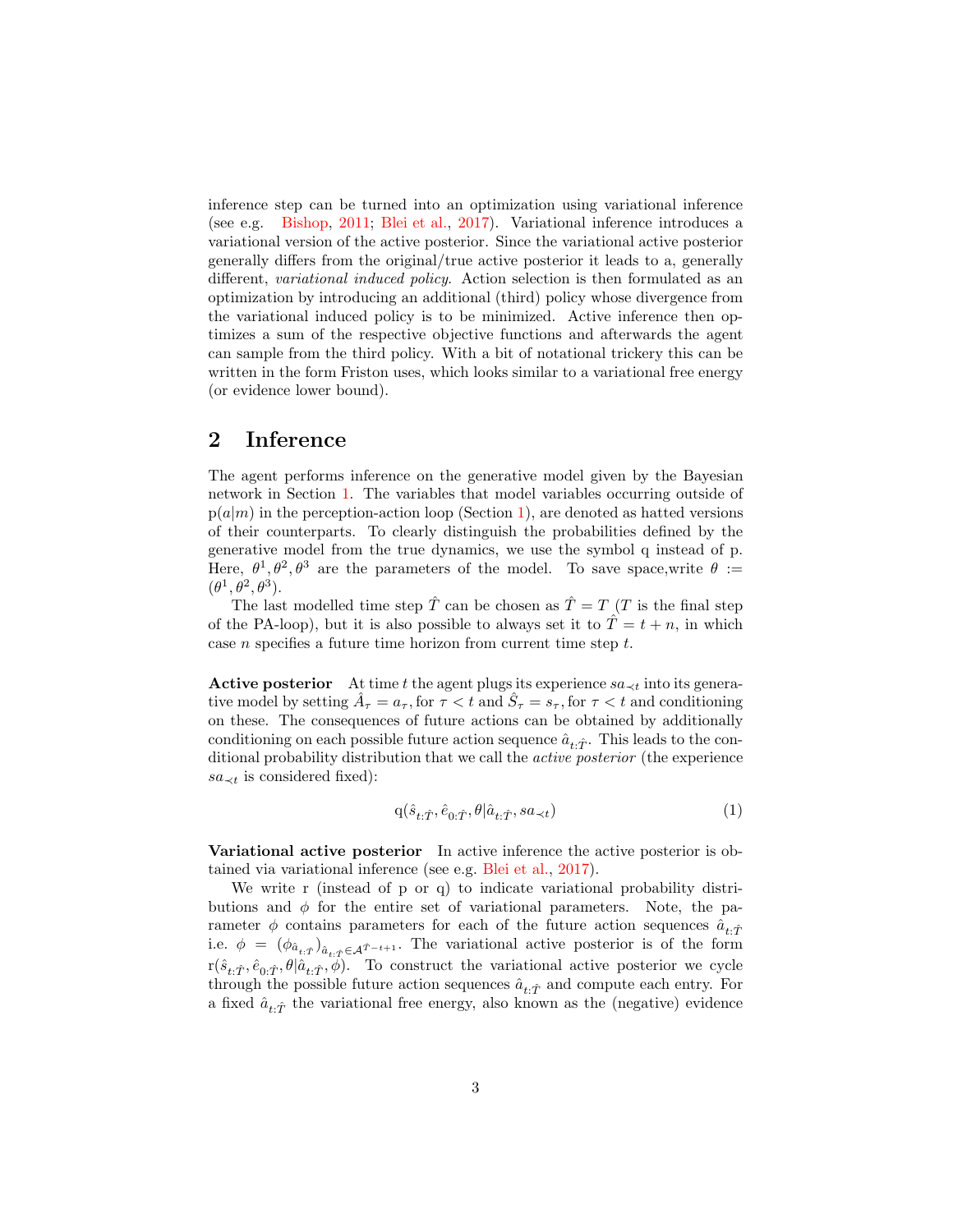lower bound (ELBO) in variational inference literature, is defined as:

$$
\mathcal{F}[\hat{a}_{t:\hat{T}},\phi, sa_{\prec t}] :=
$$
\n
$$
\sum_{\hat{s}_{t:\hat{T}},\hat{e}_{0:\hat{T}}} \int r(\hat{s}_{t:\hat{T}},\hat{e}_{0:\hat{T}},\theta | \hat{a}_{t:\hat{T}},\phi) \log \frac{r(\hat{s}_{t:\hat{T}},\hat{e}_{0:\hat{T}},\theta | \hat{a}_{t:\hat{T}},\phi)}{q(s_{\prec t},\hat{s}_{t:\hat{T}},\hat{e}_{0:\hat{T}},\theta | \hat{a}_{t:\hat{T}},a_{\prec t})} d\theta
$$
\n(2)

Then variational inference amounts to solving for each  $\hat{a}_{t,\hat{T}}$  the optimisation problem:

<span id="page-3-1"></span>
$$
\phi^*_{\hat{a}_{t:\hat{T}},sa_{\prec t}} := \underset{\phi}{\arg\min} \mathcal{F}[\hat{a}_{t:\hat{T}},\phi, sa_{\prec t}]. \tag{3}
$$

## <span id="page-3-0"></span>3 Action selection and induced policy

Let  $\Delta_{AP}$  be the space of active posteriors. Then a *motivation functional* is a map  $\mathfrak{M}$  :  $\Delta_{AP} \times \mathcal{A}^{\hat{T}-t+1} \rightarrow \mathbb{R}$  taking active posteriors  $d(.,.,.) \in \Delta_{AP}$ and a sequences of future actions  $\hat{a}_{t:\hat{T}}$  to a real value  $\mathfrak{M}(\mathrm{d}(.,\cdot,.,|.), \hat{a}_{t:\hat{T}}) \in \mathbb{R}$ . An example of a motivation functional is the expected value of the sum over future rewards (if one of the sensor values is defined as the reward). Other possibilities can be found in [Biehl et al.](#page-5-0) [\(2018\)](#page-5-0). Now define for some  $\gamma \in \mathbb{R}^+_0$  and some motivation functional  $\mathfrak{M}$  a softmax operator  $\sigma_{\gamma}^{\mathfrak{M}}$  mapping active posteriors  $d(.,., .).$ ) to probability distributions over future action sequences:

$$
\sigma_{\gamma}^{\mathfrak{M}}[\mathbf{d}(.,.,.].)](\hat{a}_{t:\hat{T}}) := \frac{1}{Z(\gamma)} e^{\gamma \mathfrak{M}(\mathbf{d}(.,.,.).),\hat{a}_{t:\hat{T}})}.
$$
\n(4)

Then we call

$$
\mathbf{q}(\hat{a}_{t:\hat{T}}|sa_{\prec t}) := \sigma_{\gamma}^{\mathfrak{M}}[\mathbf{q}(.,.,.|.,sa_{\prec t})](\hat{a}_{t:\hat{T}})
$$
\n
$$
(5)
$$

the *induced policy* of active posterior  $q(., ., .], sa_{\prec t})$  and M. And we call

$$
\mathbf{r}(\hat{a}_{t:\hat{T}}|\phi) := \sigma_{\gamma}^{\mathfrak{M}}[\mathbf{r}(\cdot,\cdot,\cdot|\cdot,\phi)](\hat{a}_{t:\hat{T}})
$$
\n(6)

the *induced variational policy* of variational active posterior  $r(., ., .], \phi)$  and  $\mathfrak{M}$ .

Note that, if  $\phi$  is not the optimized parameter  $\phi_{sa_{\prec t}}^*$  then the induced variational policy cannot be expected to lead to actions that actually reflect the preferences encoded in M. On the other hand, if the true active posterior, or the optimized variational active posterior are used and  $\gamma \to \infty$  the induced policy should correspond to the best guess for an agent with the given generative model, variational distributions, and motivation M.

#### 4 Active inference

Now introduce an additional variational policy s( $\hat{a}_{t,\hat{T}}|\rho$ ) parameterized by  $\rho$  in order to approximate the induced variational policy  $r(\hat{a}_{t,\hat{T}}|\phi)$  of the variational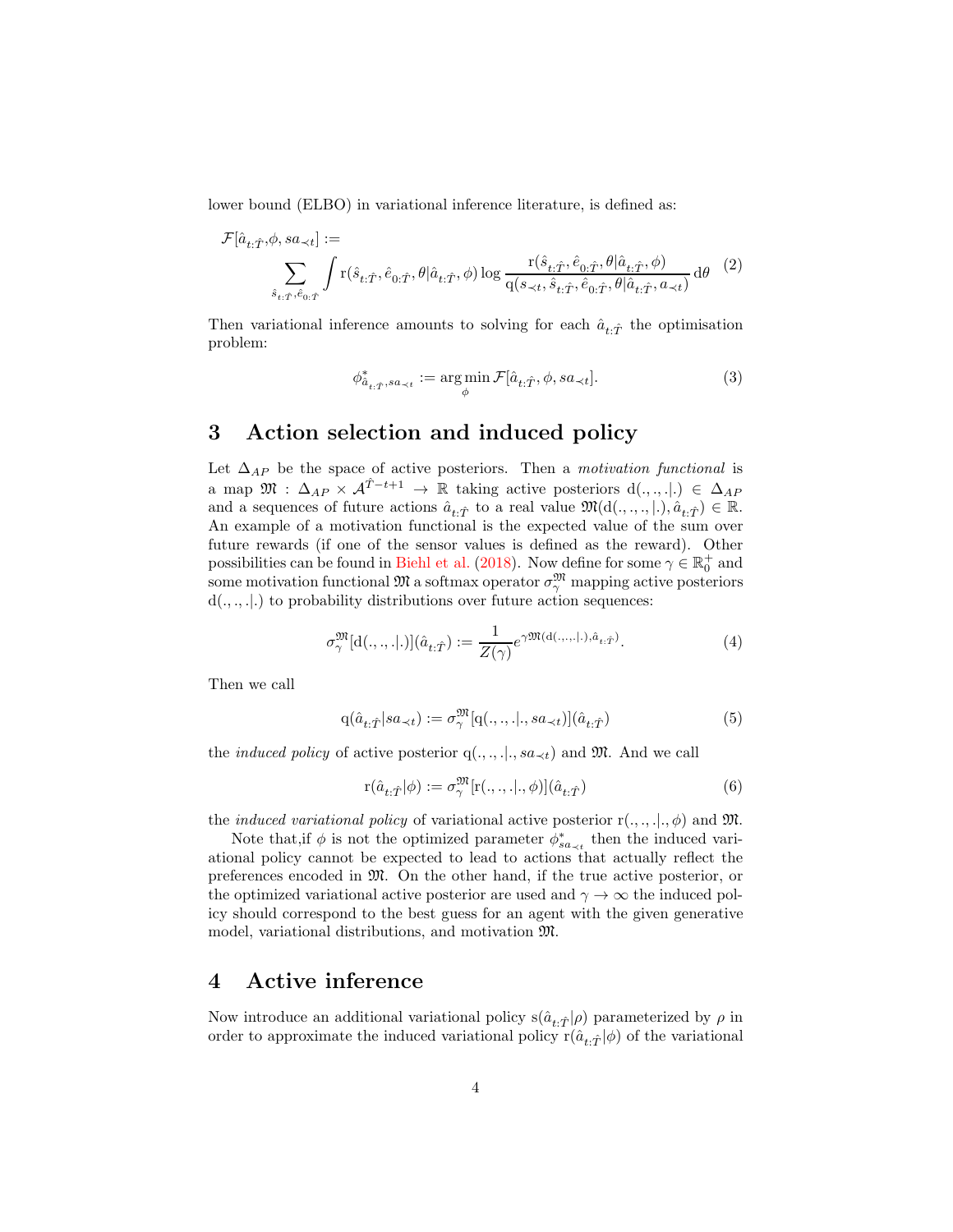

<span id="page-4-0"></span>Figure 3: On top the space of probility distributions over future action sequences  $\Delta_{\hat{A}^{\hat{T}-t+1}}$  on the bottom the space of active posteriors  $\Delta_{AP}$ .

posterior (action selection). To make this happen we can minimize the Kullback-Leibler divergence between the two.

To do inference and action selection at once we can then minimize the sum of the variational free energy (Equation [\(2\)](#page-3-1)) and the Kullback-Leibler divergence w.r.t.  $\rho, \phi$  (for an illustration of the situation see Figure [3\)](#page-4-0):

$$
\underbrace{\sum_{\hat{a}_{t:\hat{T}}}\mathbf{s}(\hat{a}_{t:\hat{T}}|\rho)\mathcal{F}[\hat{a}_{t:\hat{T}},\phi,sa_{\prec t}]}_{D_1} + \underbrace{\text{KL}[\mathbf{s}(\hat{A}_{t:\hat{T}}|\rho)||\mathbf{r}(\hat{A}_{t:\hat{T}}|\phi)]}_{D_2} \tag{7}
$$

If  $\phi$  and  $\rho$  are optimized the agent can then sample actions from  $s(\hat{a}_{t:\hat{T}}|\rho)$ .

Now if we change notation and let  $s(\hat{a}_{t:\hat{T}}|\rho) \to r(\hat{a}_{t:\hat{T}}|\rho)$  and  $r(\hat{a}_{t:\hat{T}}|\phi) \to$  $q(\hat{a}_{t:\hat{T}}|\phi)$  then the above can be rewritten as:

$$
\sum_{\hat{a}_{t:\hat{T}},\hat{s}_{t:\hat{T}},\hat{e}_{0:\hat{T}}} \int r(\hat{s}_{t:\hat{T}},\hat{e}_{0:\hat{T}},\theta,\hat{a}_{t:\hat{T}}|\rho,\phi) \log \frac{r(\hat{s}_{t:\hat{T}},\hat{e}_{0:\hat{T}},\theta,\hat{a}_{t:\hat{T}}|\rho,\phi)}{q(s_{\prec t},\hat{s}_{t:\hat{T}},\hat{e}_{0:\hat{T}},\theta,\hat{a}_{t:\hat{T}}|\phi,a_{\prec t})} d\theta.
$$
\n(8)

This looks similar to a variational free energy or evidence lower bound and is the form of the free energy found in [Friston et al.](#page-5-2) [\(2016](#page-5-2)). What distinguishes it from a true variational free energy is the occurrence of the parameter  $\phi$  in numerator and denominator.

#### Acknowledgement

I want to thank Manuel Baltieri and Thomas Parr for helpful discussions as well as Christian Guckelsberger, Daniel Polani, Christoph Salge, and Simón C.